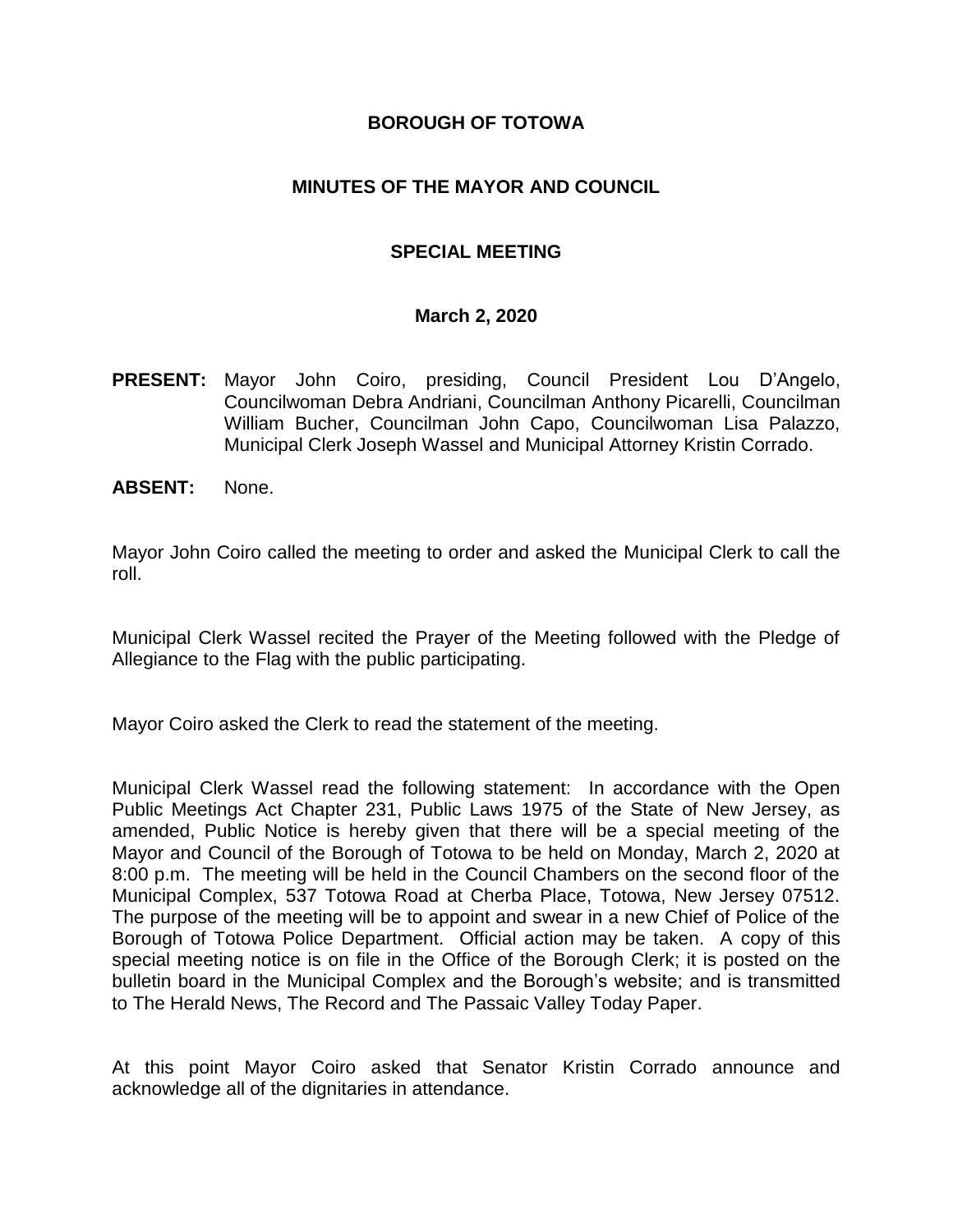# COMMITTEE ON PUBLIC SAFETY:

Upon the recommendation of the Committee, there was a motion by Councilman D'Angelo, seconded by Councilman Capo to appoint Captain Carmen Veneziano to Chief of Police of the Borough of Totowa Police Department. On roll call vote, all members of the Council present voted in the affirmative.

There was a motion by Councilman D'Angelo, seconded by Councilman Capo to adopt the following Resolution Appointing Captain Carmen Veneziano To Chief Of Police Of The Borough Of Totowa Police Department. On roll call vote, all members of the Council present voted in the affirmative.

# RESOLUTION NO. 44-2020

#### RESOLUTION APPOINTING CAPTAIN CARMEN VENEZIANO TO CHIEF OF POLICE OF THE BOROUGH OF TOTOWA POLICE DEPARTMENT

WHEREAS, Police Chief Robert W. Coyle retired from the Borough of Totowa Police Department effective March 1, 2020; and

WHEREAS, pursuant to the Code of the Borough of Totowa, Chapter 75 entitled "Police Department", Article V, "Appointment of Personnel", Sub-Section 7, "Manner of Appointment" & Sub-Section 8, "Promotions", the three (3) Captains were eligible for consideration to fill the vacancy for Chief of Police; and

WHEREAS, both Captain Keith Schaffer and Captain Frank DeCeglie submitted letters indicating that they were not interested in becoming Chief of Police; and

WHEREAS, Captain Carmen Veneziano submitted a letter indicating his interest in becoming the Chief of Police; and

WHEREAS, Captain Carmen Veneziano was in charge of the Detective Bureau for the past three (3) years and has nineteen (19) years of police experience, with over fourteen (14) years with the Borough of Totowa Police Department; and

WHEREAS, the Public Safety Committee after reviewing the Personnel File of Captain Carmen Veneziano and after conferring with Police Chief Robert W. Coyle, unanimously recommended to the Council that Carmen Veneziano be appointed to the position of Chief of Police.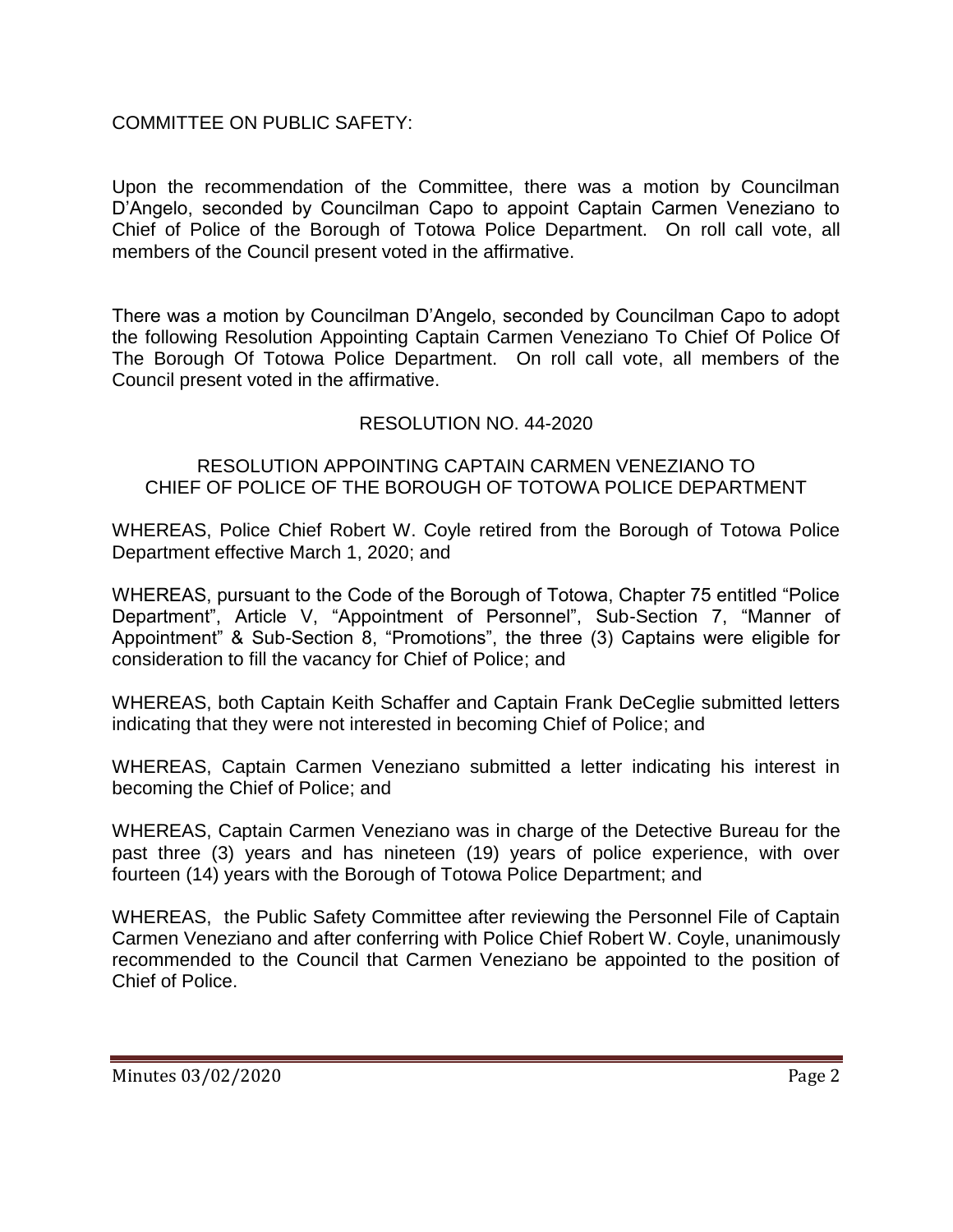NOW, THEREFORE, BE IT RESOLVED, by the Mayor and Council of the Borough of Totowa, County of Passaic, State of New Jersey, that Captain Carmen Veneziano be appointed to the position of Chief of Police of the Borough of Totowa Police Department.

# MAYOR'S APPOINTMENT

# I, Mayor John Coiro, with the advice and consent of the Council do hereby appoint Captain Carmen Veneziano to Chief of Police of the Borough of Totowa Police Department.

There was a motion by Councilman D'Angelo, seconded by Councilman Capo to confirm the appointment. On roll call vote, all members of the Council present voted in the affirmative.

Mayor Coiro went to the front of the dais and asked Council President Lou D'Angelo, Chairman of the Public Safety Committee to join him. Mayor Coiro gave some history on the position of Chief of Police in Totowa, reflected on retired Chief Robert Coyle and spoke about our incoming Chief Carmen Veneziano.

Mayor John Coiro asked Police Chief Carmen Veneziano to approach the dais to take the Oath of Allegiance and Office for Chief of Police.

Mayor John Coiro administered the Oath of Allegiance and Office to Police Chief Carmen Veneziano, with his wife Rose holding the Bible and his children Brandon and Gabriella by his side.

Councilman D'Angelo said that though it is a little bittersweet that we are having this promotion due to Chief Coyle's retirement and you will have some tough shoes to fill, wished him all the luck and congratulated Chief Veneziano.

A badge symbolic to the rank of Chief of Police was presented to Police Chief Carmen Veneziano by retired Police Chief Robert W. Coyle.